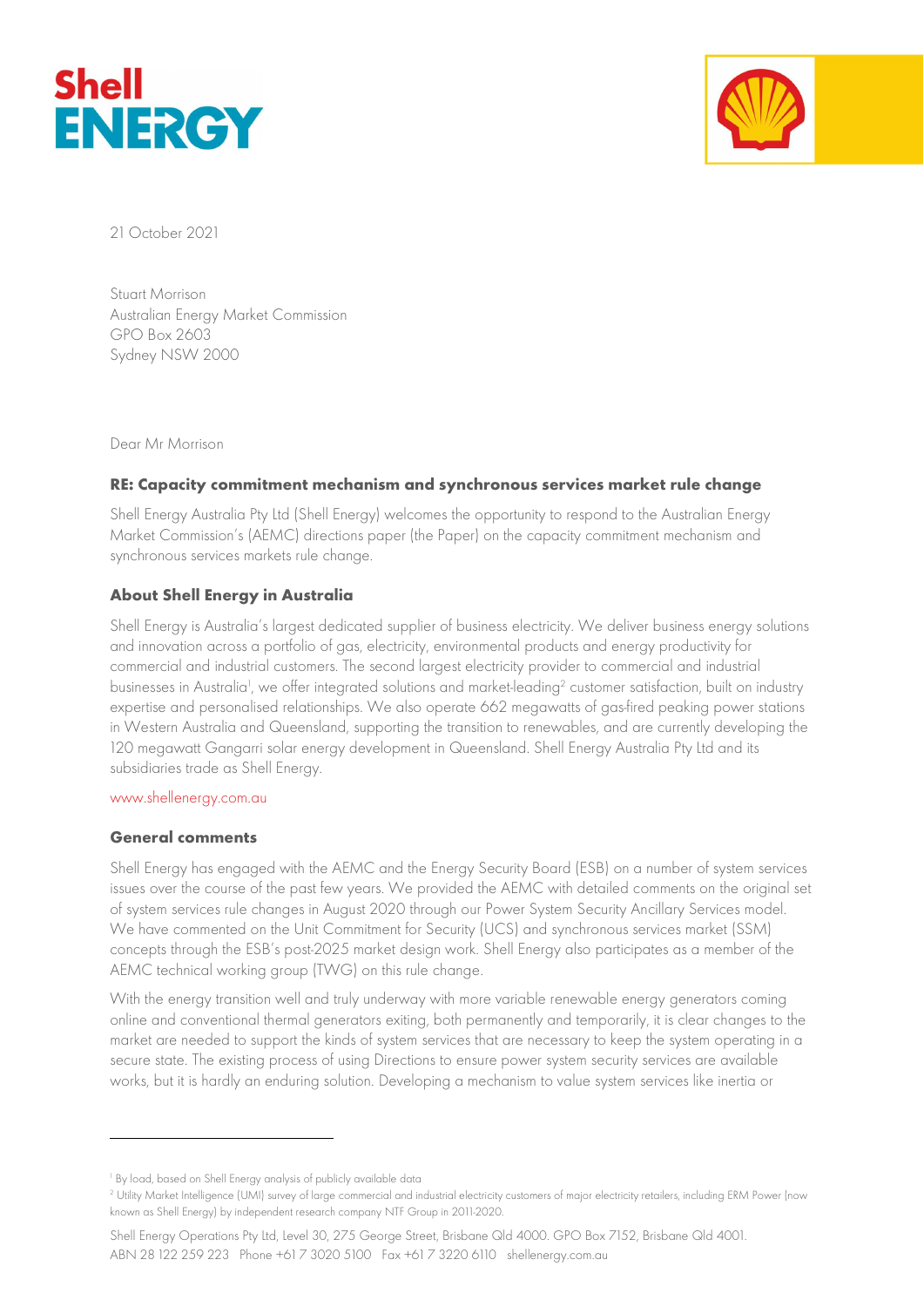



system strength and ensure providers are paid in a fair and efficient manner for the provision of these services is a logical response.

Yet changes of this scale do not come without costs, and Shell Energy holds concerns around what the impact on overall costs to consumers will be. We therefore consider that as part of any approach to procure system services there needs to be a strong degree of transparency, an assessment of the total costs to the market and careful consideration of how costs are recovered.

Currently, issues regarding the level of need for power system services are opaque as to their cause and actual ongoing and future needs. While the Paper discusses this lack of transparency issue, the inability to define what it is that is being procured to deliver system strength means it is challenging to assess the need for the market and how to value the services. It is unclear to Shell Energy that there has been sufficient analysis undertaken and shared with the market to demonstrate the need for either the Market Ancillary Service (MAS) or Non-market Ancillary Service (NMAS) proposals or whether they represent an efficient approach. Neither mechanism exhibits an appropriate level of transparency to the market or clear price signals. In our view, the development of any mechanism to procure system services in an operational timeframe without a clear procurement metric or standard can lead to inefficiency and risk. We recommend the AEMC should first provide clarity through the National Electricity Rules (the Rules), on the definitions of power system security standards and system adequacy standard, similar to that set out for the frequency operating standard, before any system security mechanism is developed.

We are concerned that AEMO's desire to maintain the current "bundling" approach via the use of synchronous generation unit configurations for the procurement of power system services is more to do with the fact that some power system services, for which markets already exist, most notably frequency control ancillary services, are being procured for free through the "bundling" of services. We understand from participation in the TWG that AEMO's service provision check sheet for the South Australian region, on which the synchronous generating unit configurations are based, includes for the provision of sufficient headroom and at times foot room for contingency, primary and secondary frequency response in the South Australian region. This is despite markets for these services existing and the mandatory primary frequency response rule specifically setting out that provision of headroom, foot room and stored energy by generators is not required. We note that the AEMC is considering a separate rule change for the provision of primary frequency response and Shell Energy considers that the provision of primary frequency response should not form a component of AEMO "bundled" synchronous generator unit configuration assessment requirements.

Shell Energy recommends that a primary consideration of this rule change process must be the transparent detailing of AEMO's processes and data in this area. To date, this is completely opaque and not subject to independent review. We also consider that steps must be implemented at the earliest time achievable to move away from the provision of power system services as "bundled" synchronous generator unit configurations. This will ensure that the correct incentives exist for the future provision of these services as the existing synchronous thermal generator fleet retires. This can only be achieved if AEMO is forthcoming in transparently setting out the power system needs for now and the future. This must be a priority objective of this rule change process.

Although Shell Energy is supportive of what the AEMC has set out in the Paper, we consider that further analysis and detail regarding the interaction of this rule change with the Efficient Management of System Strength on the Power System rule change should be undertaken. If the purpose of this rule change is to simply manage the dispatch of contracts between network service providers and suppliers, we question why this could not be efficiently managed by network service providers themselves.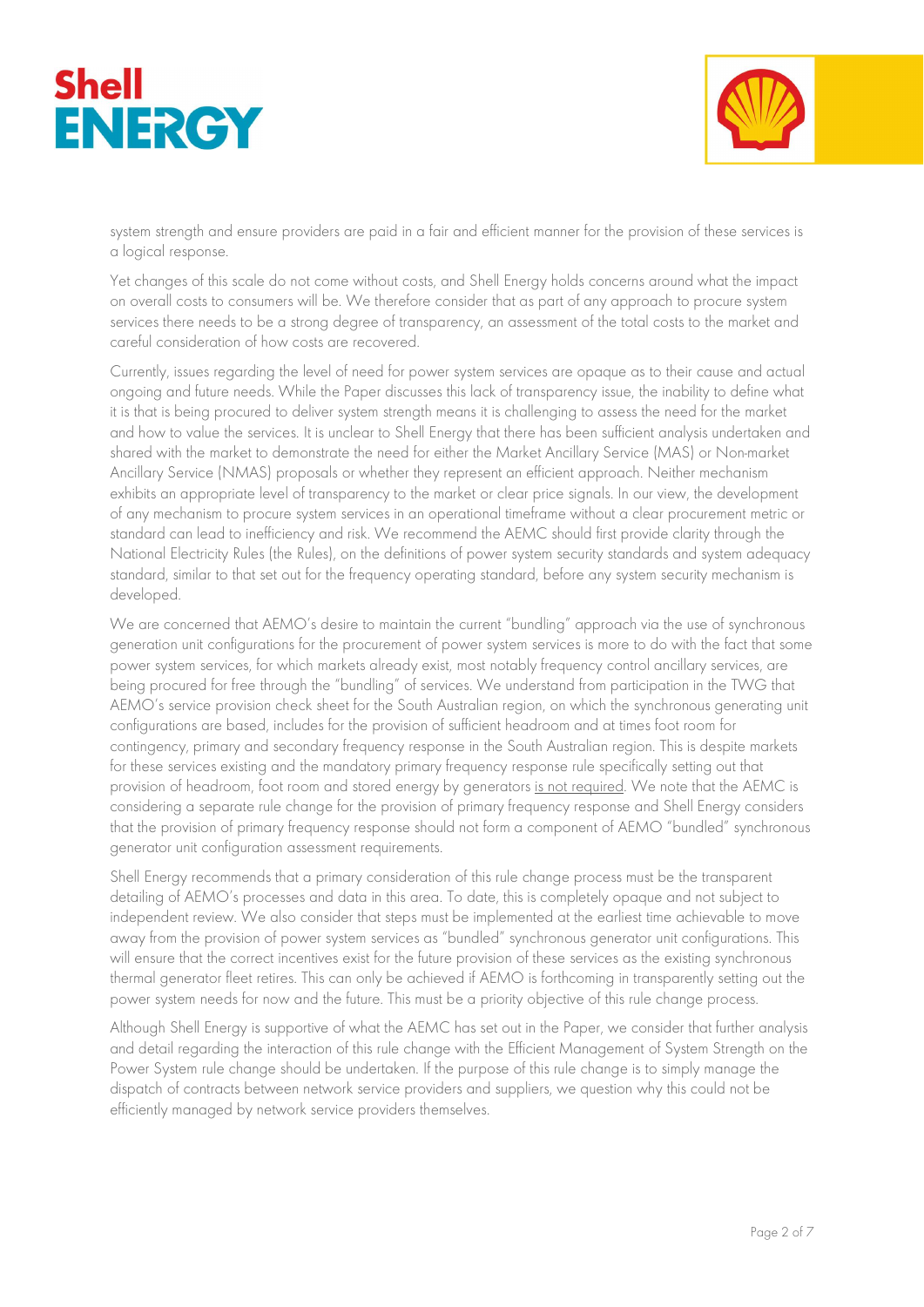



## Non-market Ancillary Services

We share the AEMC's view that based on the current level of information provided by AEMO, including through the pre-dispatch process, the non-market ancillary services (NMAS) option is a preferable initial approach for enabling system services to be valued by the market. Largely, we see that there are significant advantages in terms of the implementation costs and timeframes to have a mechanism in place within a reasonable timeframe. There is currently a large pipeline of system changes that market participants and AEMO need to make. Adding an additional major change in the form of a market ancillary services (MAS) proposal would add additional costs to consumers that may not be warranted.

That said, Shell Energy broadly supports the use of market ancillary services for auxiliary services to the energy market and over time would welcome amendments to the framework that deliver a markets-based approach to the provision of power system services. This may include improvements to the NEM dispatch engine (NEMDE) for the efficient dispatch of power system services both in the pre-dispatch and dispatch timeframes. While the NEMDE is not currently configured to ensure the efficient dispatch of power system services, we support the AEMC's view that as these power system services are better defined, and as new service providers arrive, dispatch via an improved NEMDE is feasible and should result in improvement in dispatch efficiency. As the AEMC noted in the directions paper:

The MAS approach relies on dynamic scarcity of providing system security support services, as well as allowing resources to manage risk and trade-offs in the co-optimised energy and FCAS markets. In principle, this approach, if workable, may be expected to result in more efficient outcomes, when compared with the NMAS approach. This is because it would align the financial incentives of market participants to maximise their own profits with the efficient outcomes for the system as a whole. 3

Notwithstanding our general support for the NMAS approach as an initial mechanism, Shell Energy is concerned about the cost impacts that this reform may have on consumers. It is reasonable to assume that activating contracts for system strength, etc. will add costs to the system, even taking into account the existing cost of directions. Given the purpose of this approach to procurement of essential system services is to enable different kinds of generation to be able to generate at higher levels, we argue that the cost recovery mechanism must reflect this. It is not acceptable for consumers to continue to bear the brunt of cost increases via the default recovery of costs for new services where they are not necessarily the direct beneficiaries of the changes.

In the case of this reform, we recommend that costs be recovered from beneficiaries. That is, to the extent that improving inertia levels or system strength ahead of time can allow certain generators to generate more, then those generators benefitting should be paying the associated costs. If customers benefit in other ways, then there would be a case for consumers to bear some of the costs as well, however these claimed benefits to consumers must be clearly demonstrable.

Enabling additional output for low short run marginal cost (SRMC) generation in one geographical area, which in turn simply reduces output for low SRMC generation in another geographical area, due to a difference in dispatch bids, may offer little in the way of real benefit to consumers in the short-, medium- or long-term. Similarly, short-term lower spot price outcomes may not result in lower prices to consumers in a market where minimal levels of consumer demand is spot facing, significant supply side capacity is forecast to retire and where future prices to consumers will be dominated by the costs of replacement supply side resources and in this case, the costs of firming variable renewable generation output with firm standby capacity.

<sup>&</sup>lt;sup>3</sup> AEMC, Capacity commitment mechanism and synchronous services markets rule change, Directions Paper, 9 September 2021. p 62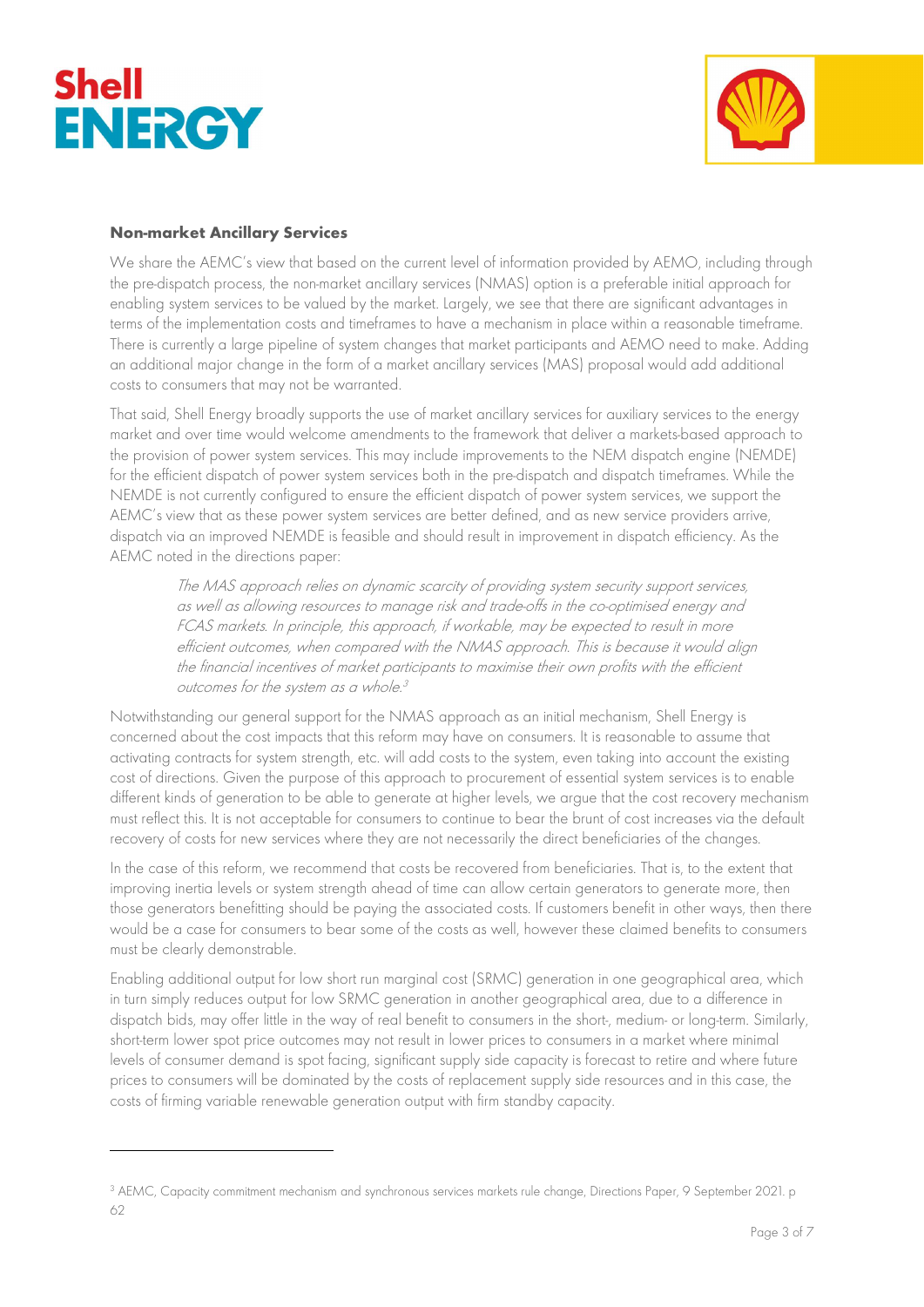



In addition, seeking to claim benefits to consumers through the use of UCS or SSM contracts to reduce spot price outcomes over short periods of time may also be counterproductive as this may simply result in synchronous generators that had intended to remain in-service at currently forecast spot prices decommitting due to change in spot price outcomes post UCS/SSM contract activation, resulting in the need for exercise of additional UCS or SSM contracts. What could be perceived initially as a small benefit in spot price outcomes, may end up as increased costs to the market overall. The final framework will need to contain sufficient safeguards to prevent such an outcome.

Shell Energy is also intrigued by whether the NMAS approach will effectively become the UCS, based on how the latter has been described in the ESB's work so far. This also raises the question of the timeframes for the UCS process – i.e. when will AEMO signal that a contract is due to be tendered for and put in place and then activated – and the proposed system security mechanism (SSM) which has been described as a short-term close to real time procurement option. From our perspective, there are competing dynamics between the UCS and SSM processes. As noted in the directions paper, the AEMC suggests contracts for system services would be non-binding until activated, and that activation could be at the latest possible time. However, it is unclear to Shell Energy how such an outcome would provide incentives for current service providers to remain available to provide the services on an "as needed" basis. In our view, UCS contracts in particular, may need to be subject to facility or availability payments to facilitate service providers maintaining capability. Notwithstanding, we are encouraged by the AEMC's view that contracts should be activated at the latest possible time. This outcome may prevent over-dispatch of resources by AEMO. We urge the AEMC to include specific provisions in any rule change to prevent AEMO from using its discretion to activate more contracts than required, "just in case" and activating contracts earlier than needed.

In considering the need for UCS style NMAS contracts, it is possible that every service-providing generator will need to be awarded a UCS or SSM NMAS contract to ensure that AEMO has sufficient resources to manage the provision of power system services. Simply awarding UCS/SSM NMAS contracts to selected service providers has the potential to disincentivise non-contracted generators from continuing to operate when another provider's contract has been activated, returning the power system to an insecure state unless they too are activated for system services provision.

We are also conscious of the risks that could emerge under the SSM as a short-term procurement option. While we would generally prefer short-term procurement (and would want to see any contracts entered into and activated at the latest possible time), we are concerned by what may happen if AEMO is looking to enter contracts for system strength or inertia on a short-term basis without previously having arrangements in place. It is logical to assume that if AEMO suddenly goes to market seeking contracts for short-term response, then they are unlikely to see favourable terms. However, if AEMO is looking to use a short notice RERT Panel style approach, whereby there is a range of potential providers with pre-agreed terms and conditions, then this approach would make more sense. Shell Energy would find this latter arrangement to be preferable compared to one where facility costs are incurred, and contracts activated significantly ahead of when an actual need is established. Cost risks in this area could also be managed by the use of an appropriate market price cap for the provision of SSM contracts. This notes that in our view the provision of system services would be on a marginal as opposed to full cost recovery basis and does not require service providers to optimise between energy and frequency control ancillary services (FCAS) provision.

While a system services contract could be used to maintain or commit a service provider into service, if the service provider is a generating unit, any proposed framework must allow the remaining available capacity of the generating unit to remain available to the market for the provision of energy or FCAS. To facilitate such an outcome, we recommend that the contracting for system services should take the form of a floor type contract where generators are reimbursed the difference between the contract price and the spot price. As spot prices rise, the payment for provision of system services would reduce. The framework would require generators to bid any additional dispatch volume above the system services contract price.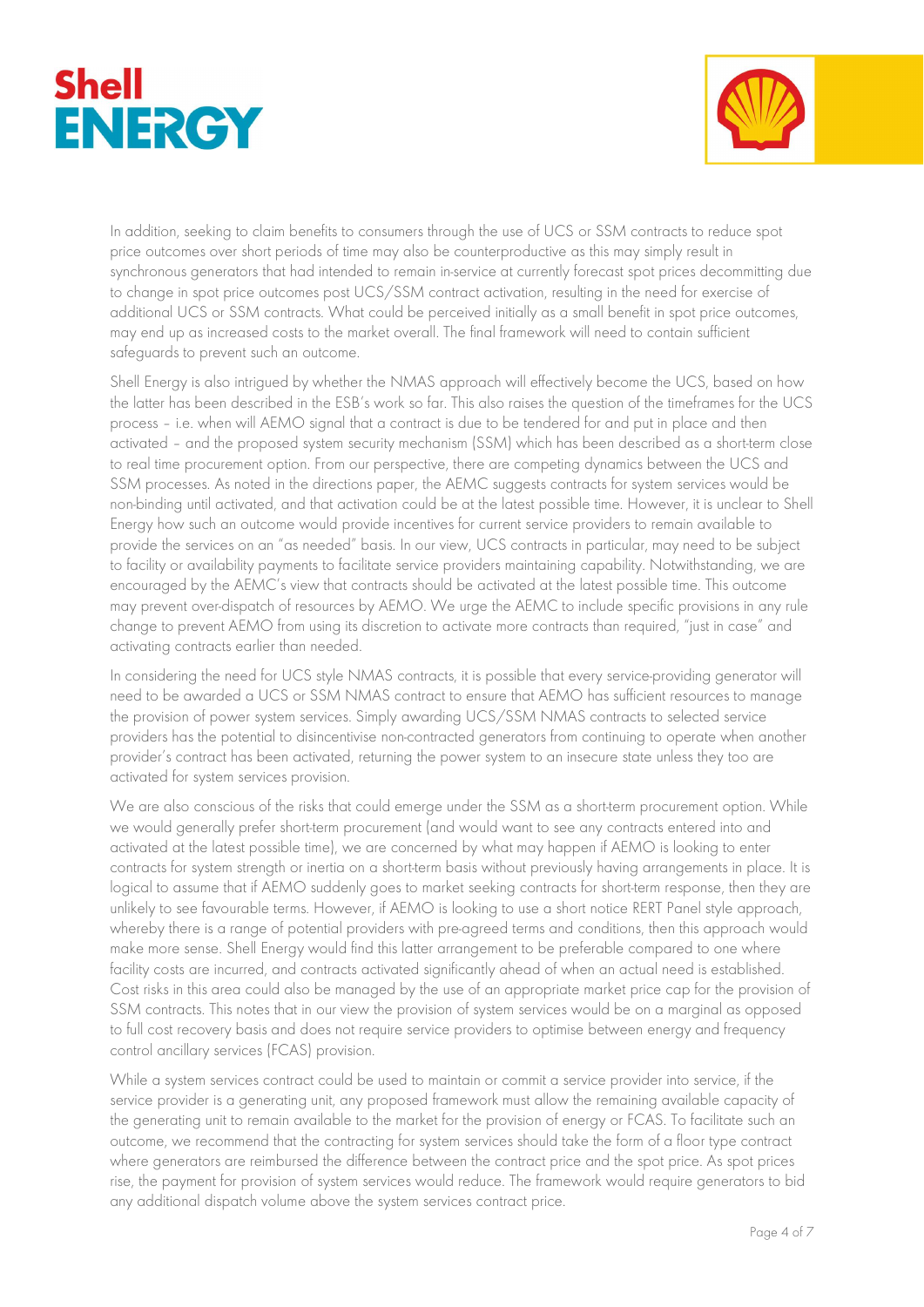



Considering all the risks that could be associated with either or both UCS and SSM contracting for the provision of power system services, as well as the incentives required to facilitate both the continued supply by existing suppliers and new entrants, we consider that initially only SSM contracting should be approved for use by AEMO with further justification required to allow the adoption of UCS style contracting by AEMO. We believe that the SSM contracting provision better serves the long-term interests of consumers. This is supported by the fact that network service provider contracting under the Efficient Management of System Strength on the Power System rule is expected to facilitate the provision of system services in the planning timeframe.

Shell Energy also has concerns around the structure of contracts and going to market to source system strength or inertia. We want to see that these arrangements are designed in such a way that they do not lead to perverse outcomes, where providers who would otherwise remain in the market look to bid unavailable to ensure that a contract is activated. Where there is sufficient competition in the market as a whole, we think this risk is limited. In regions where there is only a limited number of providers of essential system services in a particular geographical area, the risks do appear to be magnified. However, in considering any potential framework in this area, the legitimate ability for a participant to self decommit when the sum of outcomes across all revenue sources fails to cover a participant's costs, must be maintained.

We are also seeking clarification on how the process for activating and pricing of TNSP system strength contracts procured under the Efficient Management of System Strength on the Power System rule, as part of the NMAS approach. Shell Energy wants to understand how AEMO will transparently identify and communicate to the market shortfalls in power system services and make the decision to activate TNSP contracts for system services or procure and activate AEMO's own contracts for system services. Given that costs may be recovered differently across the two kinds of contracts, there may be incentives for AEMO to activate one form of contract ahead of another for differing reasons. To the extent that the choice of contracts to be activated could be justified for reasons other than the overall cost impact of the contracts themselves, we would be troubled. In particular, we would reject giving AEMO the ability to choose or activate contracts for the purpose of controlling wholesale spot market price outcomes as this would seem to go beyond the intent of the rule change. Shell Energy considers the AEMC will need to establish clear rules governing how contracts are procured and activated across the two different processes. Further, transparent information regarding the process AEMO has used to justify procuring and activating one kind of contract over another will also be crucial for market participants.

On a related issue, Shell Energy considers that there will need to be a strong degree of transparency around the activation, costs and timing of system strength contracts. We would expect that market participants are informed of information including:

- the identified shortfall in system services in which region(s),
- the duration of a shortfall
- AEMO's intention to activate a contract,
- the time at which contracts would be activated
- when contracts have been activated
- the time at which contracts are expected to be deactivated
- when contracts have been deactivated.

Shell Energy envisages that this could take a similar form to market notices such as Lack of Reserve (LOR) notifications or Reliability and Emergency Reserve Trader (RERT) activation and dispatch. We then consider that a summary of those activations is provided for each region on a regular basis including aggregated costs. A monthly or quarterly report outlining this overall detail would seem to us to be a reasonable requirement. Where contracts are dispatched on the basis of deriving a "market benefit" AEMO must be required to detail what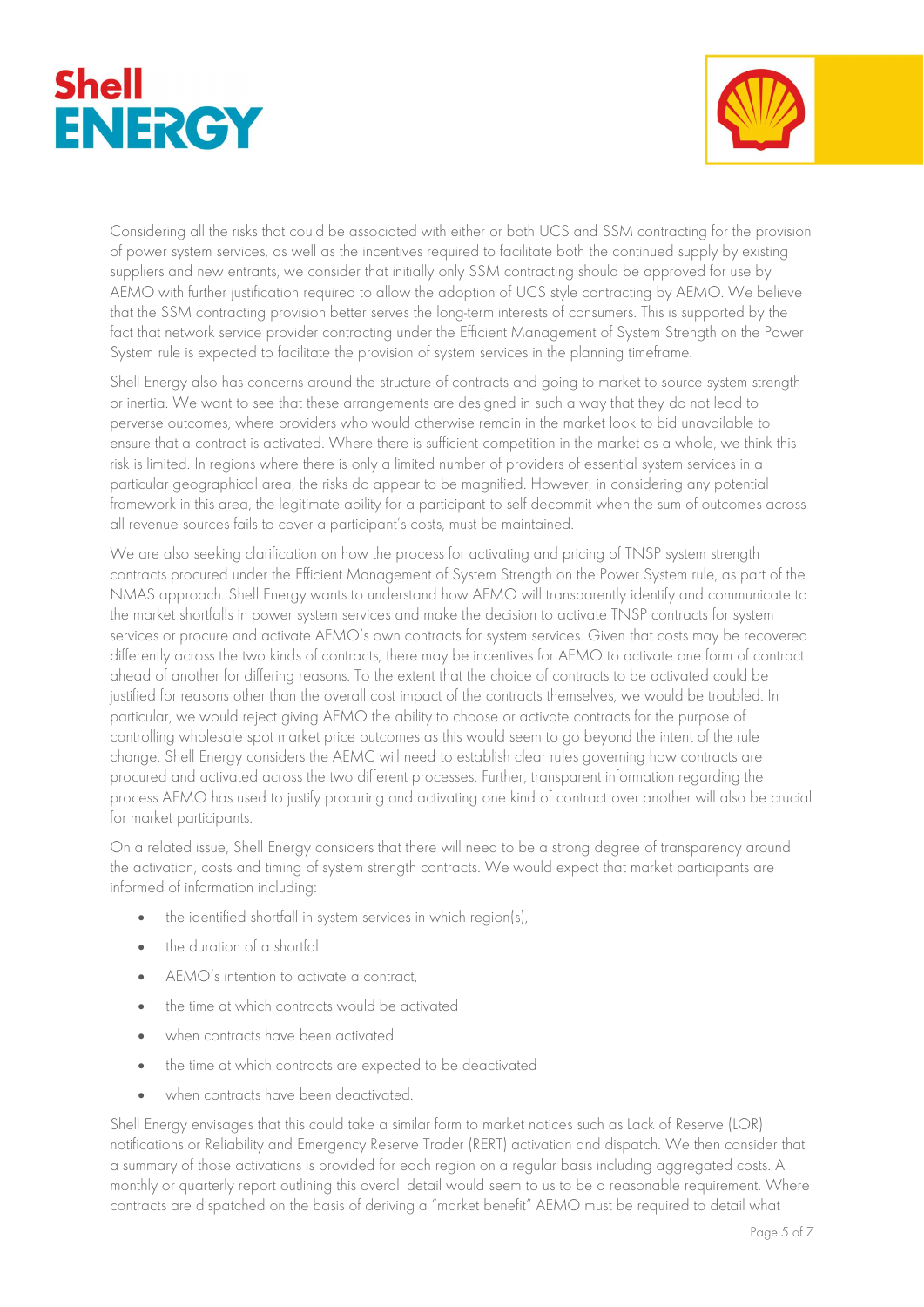



potential market benefit was being sought and the extent to which this market benefit was actually delivered including the subsequent dispatch of any additional system services contract during the same time period in any region.

# Conclusion

Shell Energy agrees with the AEMC that the NMAS approach to procuring system services is in this instance the more preferable initial option. We consider that the lengthy implementation timeframes along with the likely costs to upgrade systems and rework the dispatch engine associated with the MAS approach, are key factors in this decision. However, as changes in the market progress, this decision should be regularly reviewed by the AEMC to determine if it continues to remain the best option with regards to the National Electricity Objective. It may be that with the retirement of existing service providers and the commissioning of alternative service providers, which may include different technologies, provision of the required power system services may be better achieved by new market ancillary services.

The AEMC should first provide clarity through the National Electricity Rules (the Rules) on the definitions of power system security standards and system adequacy before any system security mechanism is developed. In our view the development of any mechanism to procure system services in an operational timeframe without a clear procurement metric or standard can lead to inefficiency and risk.

We believe any framework adopted under this rule change process must set out a program to more granularly identify the required services and move away as quickly as achievable from AEMO's current "bundled" procurement approach via the use of synchronous generation unit configurations. AEMO must be given a fixed timetable to achieve defined objectives in this area. In the first instance AEMO must provide full details of its current process for determining these "bundled" requirements.

Notwithstanding our support for the NMAS model, we urge a degree of caution to ensure that total costs, inclusive of procuring and activating contracts, provide a demonstrable net benefit to the market. Shell Energy also believes that cost should be recovered on a beneficiary pays basis rather than simply imposing by default all costs directly on consumers.

We wish to see strong transparency around the decisions to procure and activate contracts for essential system services. This should be in the form of real-time reporting to the market on activation decisions and timeframes as well as regular reports outlining the total cost impacts.

Any framework must maximise the potential for providers of power system services to remain in the energy and FCAS markets without the need for activation of a system services contract. The framework for activation of a system services contract for potential "market benefits" must be tested prior to its application to ensure that it will not lead to negative consequences where the activation of further system services contracts are required. Such a framework should not prevent efficient decommitment decisions by generators who do not at the time have an active system services contract.

Where a system services contract is used to maintain or commit a service provider into service, if the service provider is a generating unit, the remaining available capacity of the generating unit must remain available to the market for the provision of energy or FCAS.

Shell Energy strongly recommends that initially only SSM contracting should be approved for use with further justification provided to allow the adoption of UCS style contracting. We believe that the SSM contracting provision implemented with a "fit for purpose" market price cap better serves the long-term interests of consumers.

Finally, Shell Energy considers that more information is required detailing exactly how the mechanism will function in terms of procuring and activating contracts and the interaction between AEMO's contracts for system services and TNSPs' contracts for system strength. At this stage, there is a distinct lack of detail around how the